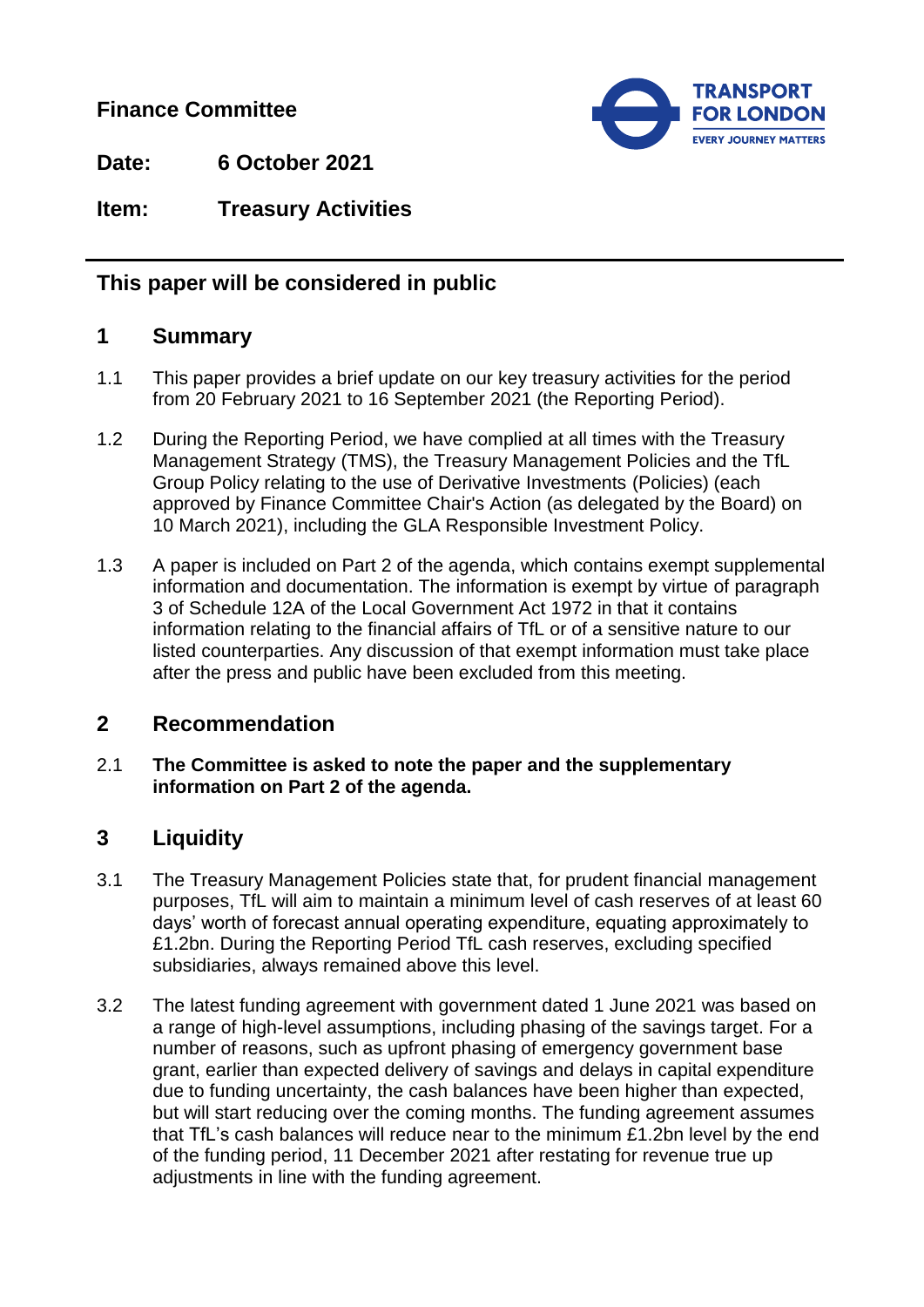# **4 Investment Update**

- 4.1 Financial markets operated without disruption over the Reporting Period and fears of counterparty credit risk subsided. We responded by gradually increasing the number of counterparties approved for investment. This has allowed us to further diversify cash investments by country, sector, liquidity and counterparty risk. The maximum duration of investments has remained at three months to reflect the relatively short-term nature of the funding agreement with government.
- 4.2 On 16 September 2021, cash under management was £1.8bn of which £706m (39 per cent) was held in highly rated, overnight money market funds (MMF) and government collateralised repurchase agreements (Gilt repo). Investments maturing within one and (at most) two months totalled £1,334bn (73 per cent) and £1,678bn (92 per cent) respectively. All investments mature within three months. The weighted average maturity (WAM) of investments over the Reporting Period reduced from 31 days to 22 due to a high relative return for overnight Gilt repo versus term investments.
- 4.3 While we have prioritised investments in short dated, highly rated instruments we continue to seek opportunities to diversify the portfolio and maximise yield. As at 16 September 2021, we held a diversified portfolio of investments in supranational, government agencies and highly rated financial and corporate investments, as shown in Chart 1.



### **Chart 1 – Sector breakdown of cash position on 16 September 2021**

4.4 The investment yield on cash investments on 16 September 2021 was 4.7bps, 13bps higher than the seven-day London Interbank Bid Rate (LIBID) benchmark. The yield is reflective of low interest rates, short duration of investments and investment in highly rated counterparties and liquid investments.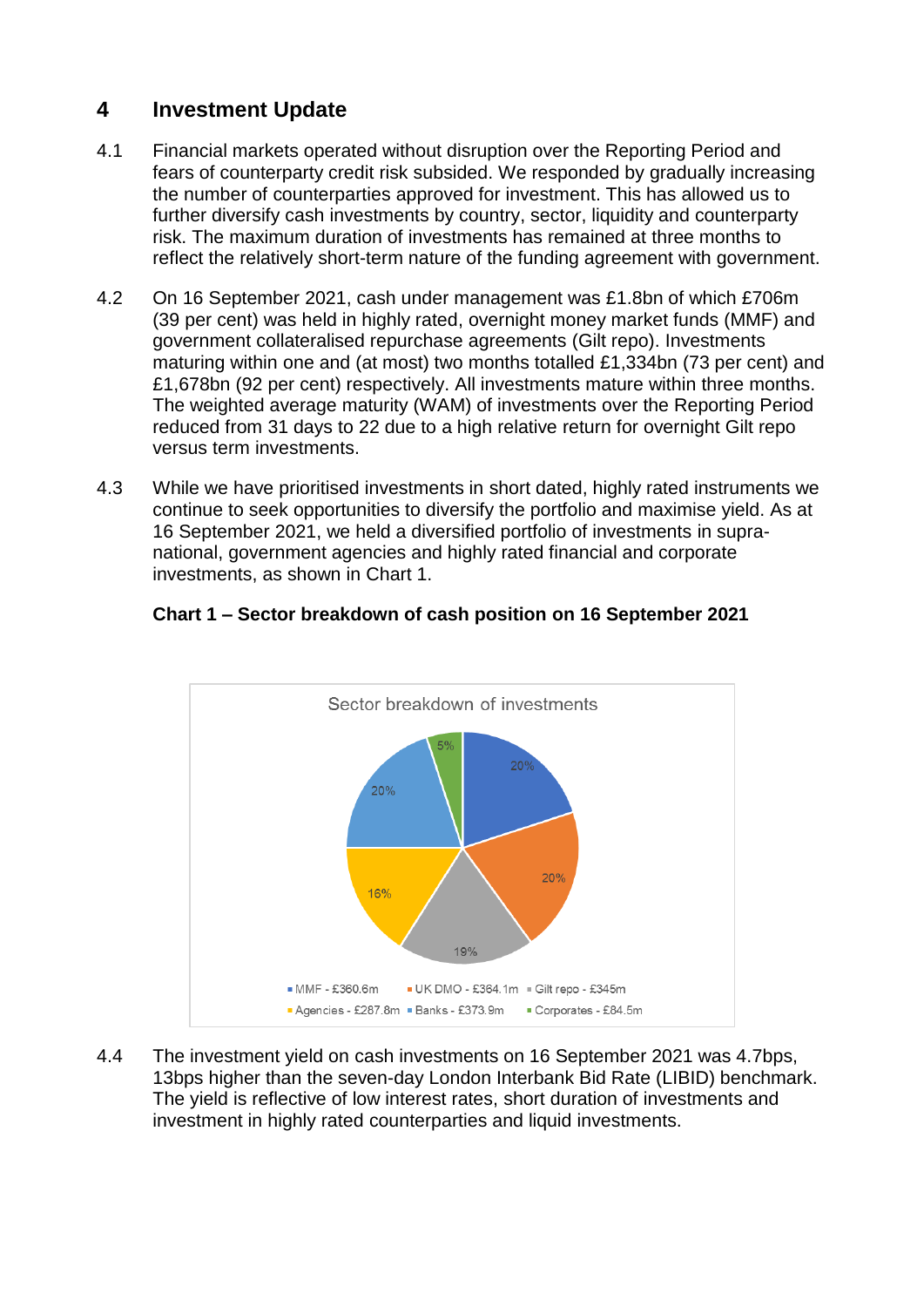#### **Money Market Fund reform**

4.5 Following the severe market disruption brought on by the coronavirus pandemic, regulators across Europe and the United States are reviewing the rules under which MMFs operate. While MMFs successfully navigated the stresses resulting from the coronavirus pandemic, it is expected more stringent limits will come into force. Several consultations have taken place across multiple regulators and focused on: the susceptibility of large outflows in funds, liquidity of underlying money markets and continued adequacy of existing MMF rules. Regulators may choose to reform certain aspects of the framework including; decoupling liquidity thresholds with mandatory suspension and/or gates, review liquidity buffers and their use, review the status of certain fund types such as constant, variable and low volatility net asset value funds and assessing the role of fund sponsors. No date has been provided on when and/or if regulatory reforms will take place.

#### **Investment yield benchmark**

4.6 With the cessation of London Interbank Offered Rate (LIBOR) publication from 31 December 2021, MMFs are now using Sterling Overnight Index Average (SONIA) instead of the seven-day LIBID to benchmark returns. We also anticipate moving to SONIA to monitor performance of our investment portfolio from 31 December 2021.

## **5 Borrowing Update**

#### **Borrowing during the Reporting Period**

- 5.1 As at the end of the Reporting Period, we had £13,069m outstanding borrowing with a weighted average maturity of 16.6 years and an average interest rate of 3.2 per cent. We remained within the Authorised Limit for borrowing of £14,494.8m at all times during the Reporting Period.
- 5.2 During the Reporting Period, we borrowed the final £74m under our £750m facility with the Department for Transport (DfT) for the purposes of the Crossrail project. We also refinanced some of our variable rate Public Works Loan Board (PWLB) loans to reduce the interest rate payable on some of our borrowing.

#### **2021/22 borrowing requirement**

5.3 Table 1 sets out our planned borrowing and refinancing requirement for 2021/22. In addition to the planned amounts, we might refinance our rolling commercial paper with alternative sources, should this be appropriate.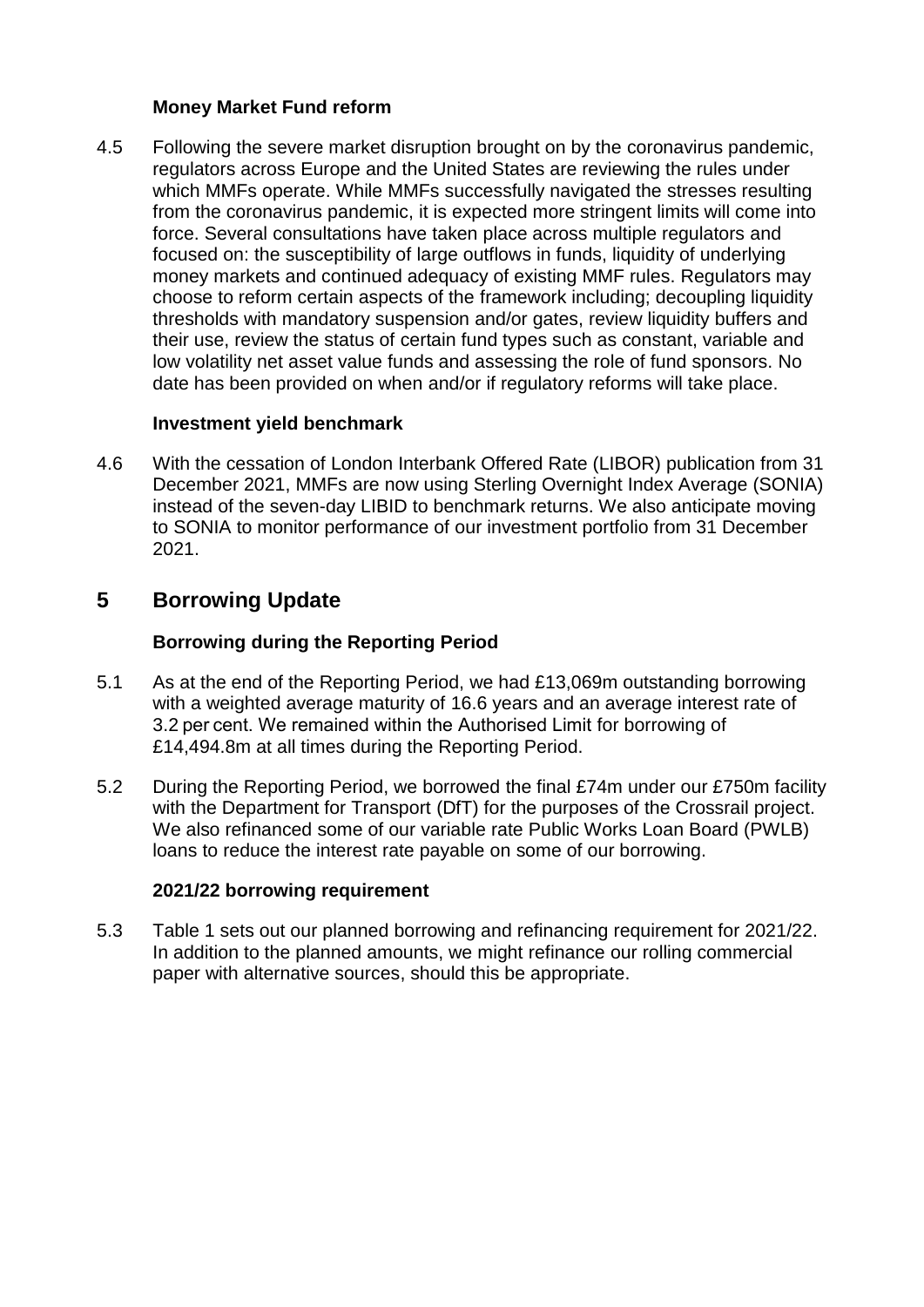## **Table 1 – 2021/22 borrowing requirement as at 16 September 2021**

| <b>Description</b>                                                                                            | <b>Complete</b><br>$(\text{Em})$ | <b>Remaining</b><br>$(\text{Em})$ | Total (£m) |
|---------------------------------------------------------------------------------------------------------------|----------------------------------|-----------------------------------|------------|
| Refinancing of maturing<br>borrowing, excluding rolling short-term<br>commercial paper                        | 45.0                             | 315.2                             | 360.2      |
| Refinancing of PWLB variable rate loans                                                                       | 252.0                            | 84.0                              | 336.0      |
| Borrowing requirement for 2021/22<br>(excluding borrowing under the £750m DfT<br>loan facility for Crossrail) | 297.0                            | 399.2                             | 696.2      |
| Borrowing under the £750m DfT loan facility<br>for Crossrail                                                  | 74.0                             |                                   | 74.0       |
| Total borrowing requirement for 2021/22                                                                       | 371.0                            | 399.2                             | 770.2      |

### **DfT £750m loan facility for the purposes of the Crossrail project**

5.4 On 28 April 2021, we drew down the final £74m under our £750m facility with the DfT for the purposes of the Crossrail project. This final drawdown fixes the future interest and principal payment dates under the facility.

### **Refinancing of PWLB variable rate loans**

5.5 During 2020/21 we arranged four variable rate PWLB loans as part of the £600m borrowing agreed under the Extraordinary Funding and Financing Agreements with government. The variable rate loans totalled £336m, with the remaining raised as fixed rate PWLB loans. Since arranging the loans, the margin payable on new loans from the PWLB has reduced by one per cent. Variable rate PWLB loans (but not fixed rate PWLB loans) can be repaid early without penalty once they have been outstanding for at least 12 months. Therefore, to benefit from the lower margin we have been refinancing these variable rate loans with new PWLB loans as they become eligible for penalty-free repayment. The last of these loans will be refinanced before the end of September 2021.

### **Refinancing of maturing borrowing**

5.6 We have £360.2m maturing borrowing in 2021/22, excluding maturing commercial paper. During the Reporting Period we have refinanced £45m of maturing debt with commercial paper. We expect to refinance the majority of the remaining 2021/22 maturities with a new PWLB loan towards the end of September 2021.

### **Changes to PWLB lending terms**

5.7 In August 2021 the PWLB announced some changes to its lending terms, effective from 8 September 2021. The most significant change is an increase to the settlement period for new loans, which means proceeds from PWLB loans will take five days to arrive, rather than two days previously.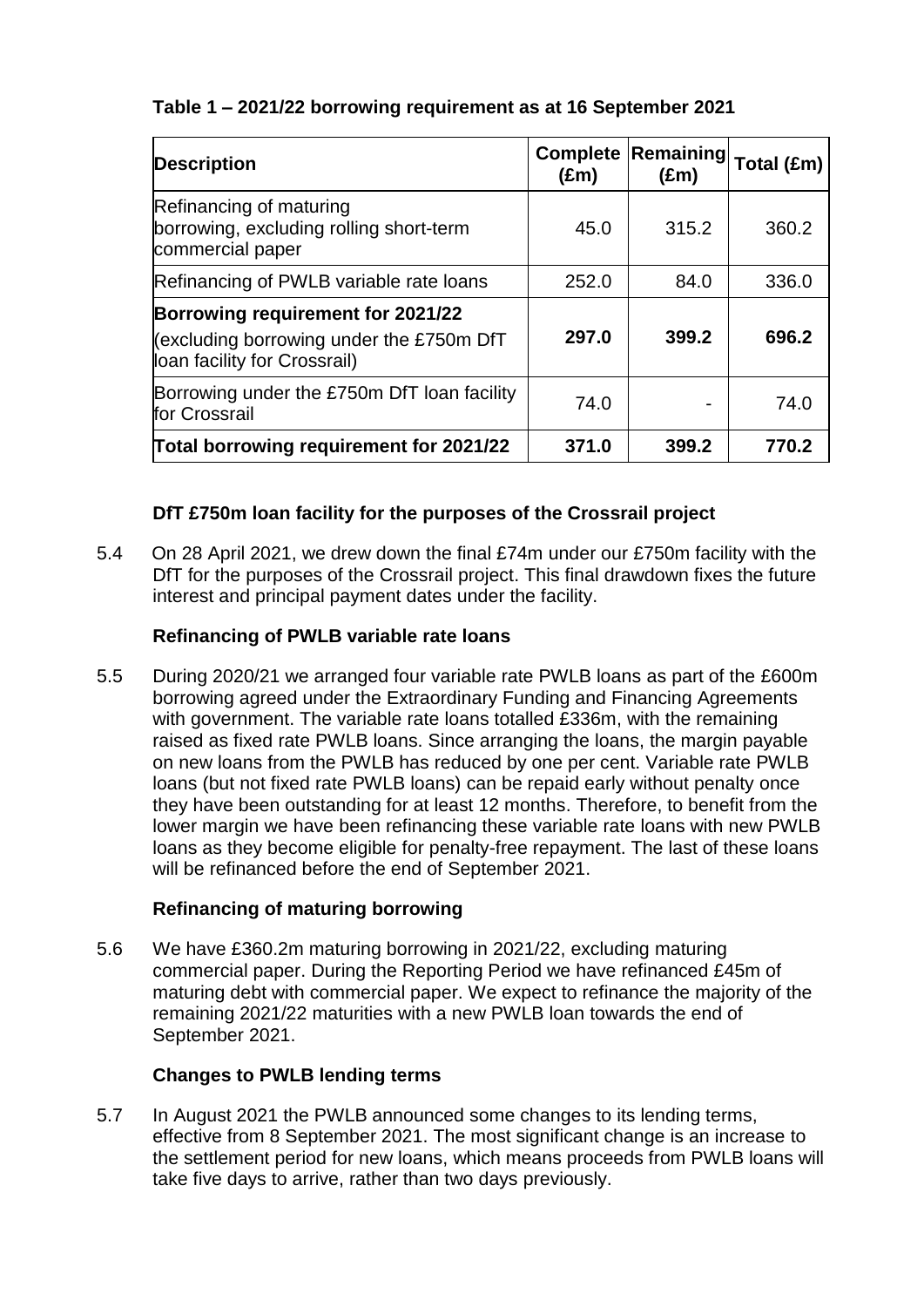### **Debt financing of property subsidiary**

- 5.8 As part of the Financial Sustainability Plan, submitted to government in January 2021, TfL's property subsidiary TTL Properties Limited (TTLP) is planning to increase the scope of its development activities in order to deliver more housing and a revenue stream for TfL. It is currently envisaged that the additional investment is financed by means of commercial debt, raised directly by TTLP without recourse to TfL. As TTLP will remain a fully owned subsidiary of TfL, any debt obligations will continue to be consolidated into the group balance sheet and will be subject to CIPFA prudential borrowing indicators and Authorised Borrowing Limit.
- 5.9 TfL's TMS and Policies are currently based on the assumption that all group debt is raised centrally by TfL and will be reviewed in order to enable TTLP to raise its own debt. Any potential amendments to TMS and Policies will be proposed to the Committee in future meetings.

### **UK Infrastructure Bank**

5.10 The UK Infrastructure Bank (UKIB) is the new, government-owned policy bank, focused on increasing infrastructure investment across the UK. The bank has a mandate to lend to local and mayoral authorities for strategic and high value projects and invest in infrastructure projects alongside the private sector, crowding-in private sector capital. Launched in June 2021 in interim form, UKIB currently only offers a range of financing tools to the private sector. It was expected to start offering finance to local authorities, at rates cheaper than PWLB, from late summer 2021, however no further details have yet been announced. We continue to monitor any developments and our eligibility for cost efficient financing.

### **Disclosure Procedures Policy**

5.11 In accordance with the Disclosure Procedures Policy, the Finance Committee is to be provided with an update on the operations of the Disclosure Group from time to time. Since the adoption of the policy in November 2019, TfL has continued to comply with the policy, including monitoring the existence of inside information, maintaining insider lists as and when required and issuing stock exchange announcements.

## **6 Credit ratings**

6.1 Our credit ratings as at 16 September 2021 are shown in the table below.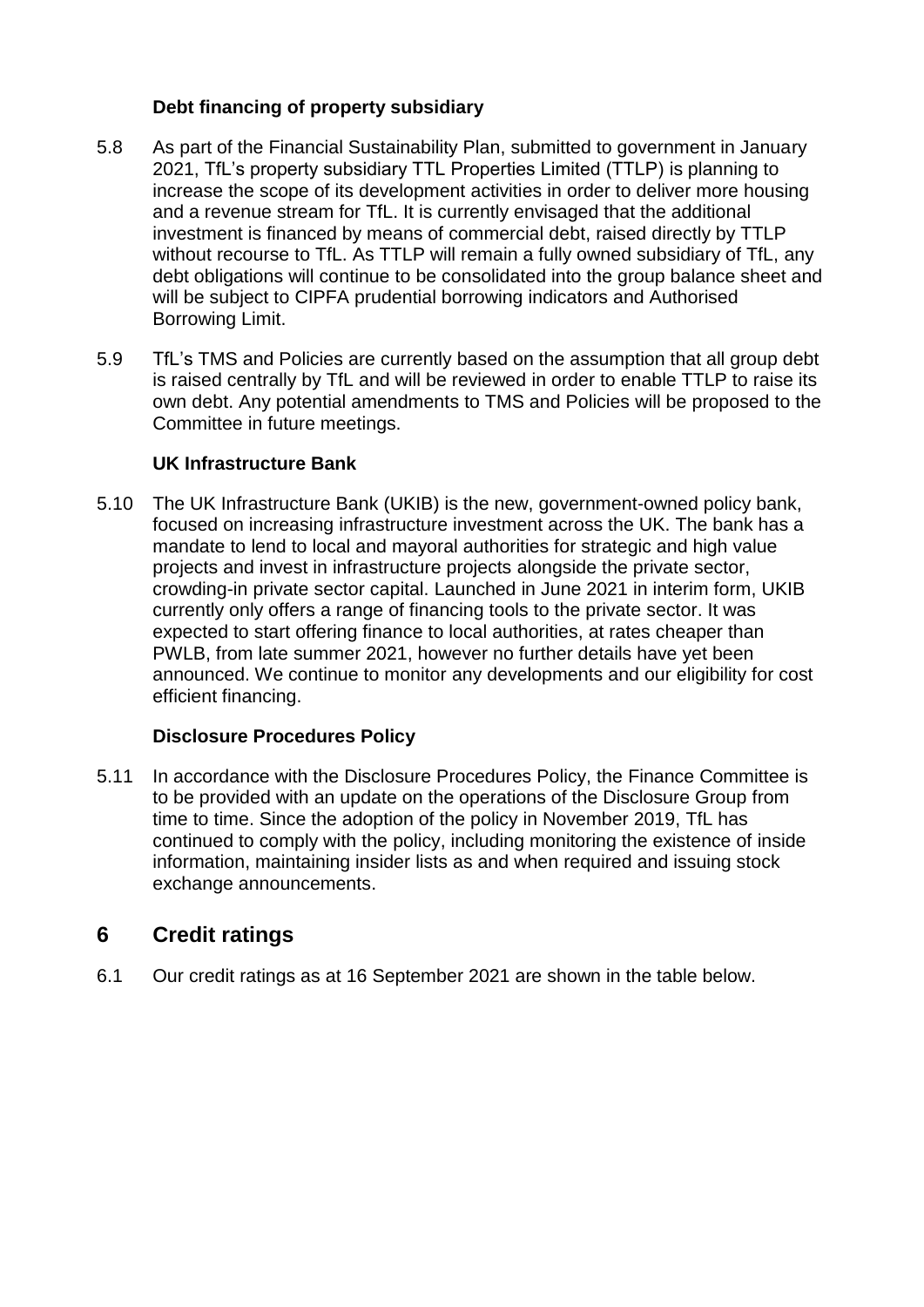|                          | <b>Standard &amp;</b><br>Poor's (S&P) | Moody's        | <b>Fitch</b>  |
|--------------------------|---------------------------------------|----------------|---------------|
| Long-term rating         | A+                                    | A <sub>3</sub> | A+            |
| <b>Outlook</b>           | <b>Stable</b>                         | Negative       | <b>Stable</b> |
| <b>Short-term rating</b> | A-1                                   | $P-2$          | $F1+$         |

### **Table 2: TfL's credit ratings as at 16 September 2021**

#### **Changes to our credit ratings during the Reporting Period**

- 6.2 On 20 May 2021, S&P affirmed our credit ratings and revised the outlook on our long-term rating to stable from negative. This reflected its view that the government would continue to provide adequate support to TfL until ridership rebounds to sustainable levels.
- 6.3 On 15 June 2021, Moody's downgraded our long-term credit rating from A1 to A3 and maintained the negative outlook on the rating. It also downgraded our shortterm rating from P-1 to P-2. The downgrades reflected Moody's view on several factors, including the impact of the coronavirus pandemic, its assessment of the financial support provided by the government and the absence of a longer-term funding arrangement.
- 6.4 The downgrade has increased the interest rates that would be payable on new long-term commercial debt (for example, a public bond issuance) and has made these forms of borrowing less attractive. For clarity, the rating change does not affect our ability to access the PWLB, nor the interest rates available to us from the PWLB.
- 6.5 We have worked to reassure our financial stakeholders following the downgrade and are not aware of any material negative action by our debt holders as a result of the downgrade.
- 6.6 There have been no changes to our rating from Fitch during the Reporting Period.

#### **LIBOR Transition Programme update**

- 6.7 We continue to engage in detailed negotiations with lessors on our finance leases to transition to SONIA and make the relevant contract amendments in advance of the cessation of LIBOR from 31 December 2021. As SONIA is an overnight rate, the interest payment is therefore not known until the end of the interest period, whereas the LIBOR rate is known at the beginning of an interest period. This creates challenges in processing payments, and a significant part of negotiations has been focused on producing an appropriate solution to address this, including amending the invoicing process.
- 6.8 Where we have interest rate swaps against these leases, we are in discussions with the relevant counterparty to change these swaps to use the SONIA methodology which will follow the leases, rather than relying on the International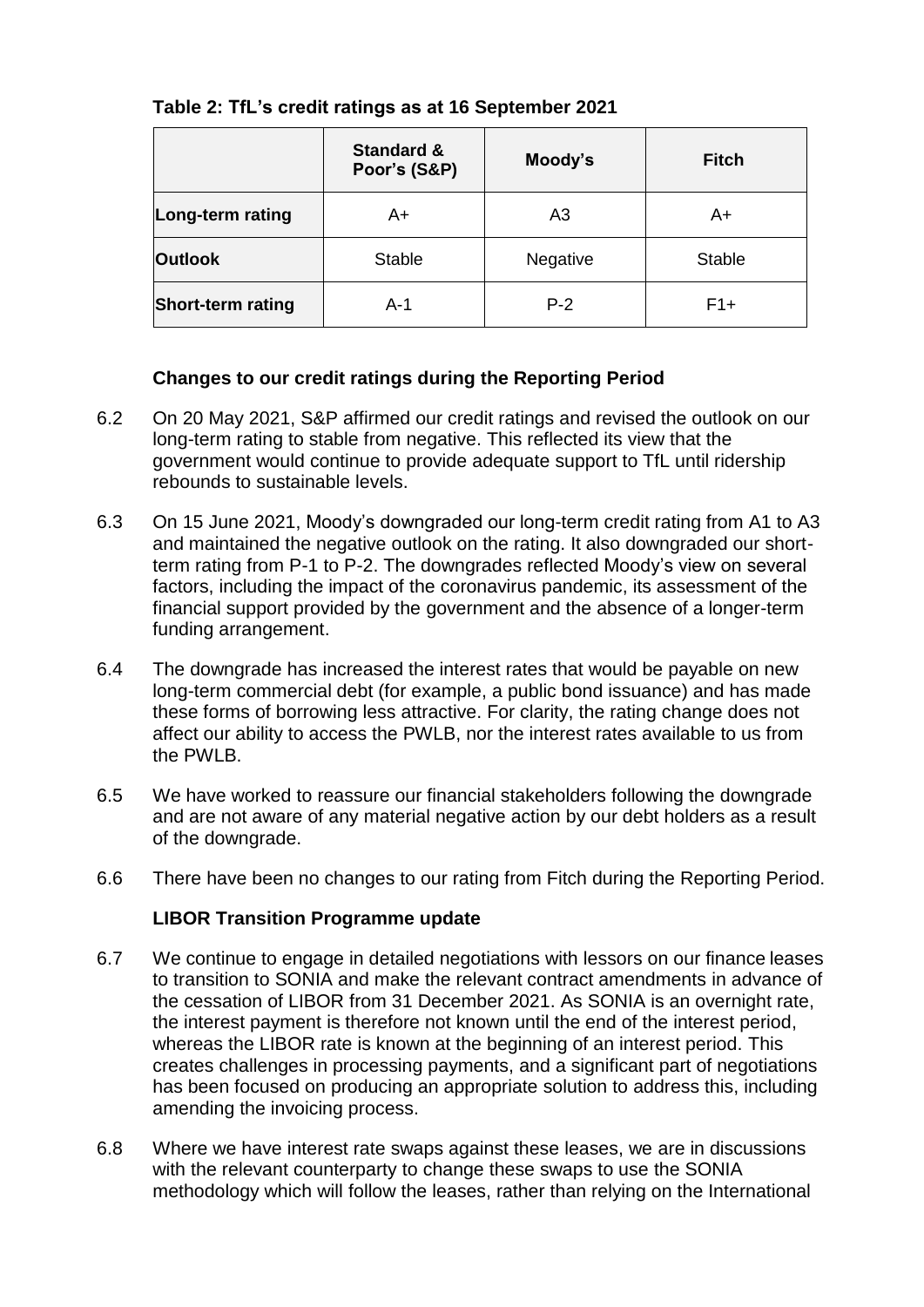Swaps and Derivatives Association IBOR Fallbacks Protocol, maximising hedge effectiveness.

6.9 We are also reviewing the use of LIBOR in our systems and processes and transitioning accordingly, including upgrading our treasury management system, and changing our investment yield benchmark, as noted in this paper.

## **7 Banking**

- 7.1 We have successfully migrated 1,670 sub accounts from our legacy Client Money Manager banking platform to a new virtual banking platform. The migration took place in July 2021, ahead of the scheduled date of 30 September. We continue to work with our banking partner to provide support to the users ensuring they maximise the platform's enhanced functionality.
- 7.2 We are working with our banking provider and business partners on the addition of Image Survivable Features on TfL's cheque stationery. The introduction of Image Survivable Features is to reduce the risk of fraud across the banking industry. The features consist of an encrypted code number printed on the front of the cheque which is then validated during the clearing process against the actual image of the cheque. Our banking provider will introduce the new cheque clearing software from 1 January 2022 and we are working to have the new cheque stationery in place by 30 November 2021.
- 7.3 We are also working with our banking provider and the Business Support Function (BSF) to automate the daily manual CHAPS payment process. The new process generates a file from SAP which after authorisation is automatically sent to the bank via an API connection for same day processing. The new process brings cost efficiencies as the files are cheaper to process so reducing bank charges and by removing the current manual payment process this will allow the BSF to focus on other activities. The target date for implementation is December 2021.

## **8 Other**

#### **CIPFA Consultation on the Prudential Code and Treasury Management Code**

8.1 During the Reporting Period, the Chartered Institute of Public Finance and Accountancy (CIPFA) have published their response to consultations on the CIPFA Prudential Code and the CIPFA Treasury Management Code. Following the consultation responses, we expect CIPFA to make some changes to the Prudential Code to strengthen provisions around borrowing for yield. We are required to have regard to both of these Codes and will review any changes once they are published.

### **Treasury Management System upgrade**

8.2 The Quantum Treasury Management System is being upgraded to receive continued support from the software vendor and to obtain new functionality required for the replacement of LIBOR (for the calculation of interest flows and